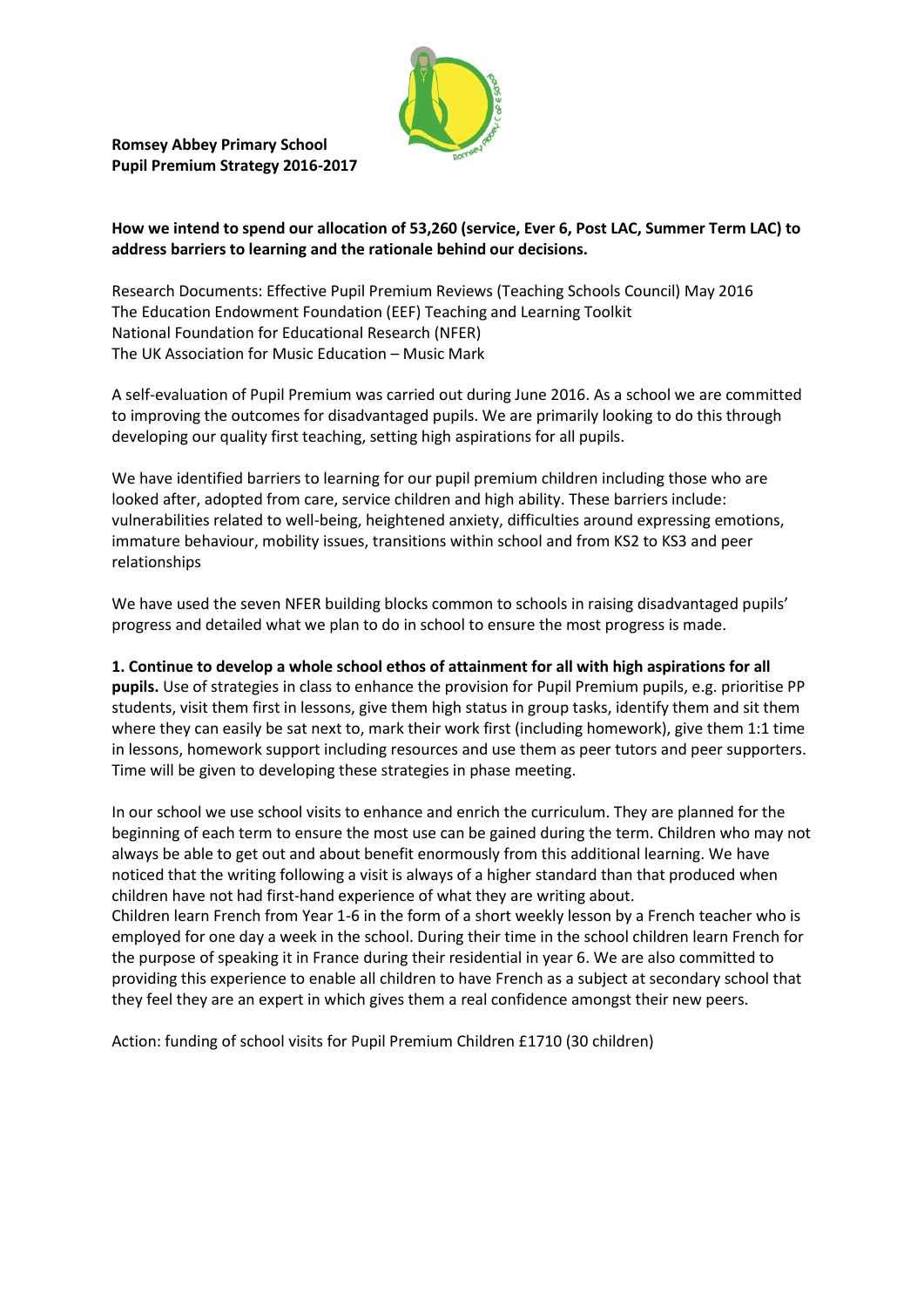Action: Funding of French Residential £3000 (10 children)

Action: weekly French lessons from Year 1-6 £4000

**2. Addressing behaviour and attendance.** We have effective whole school behaviour strategies in place which children (through worship and class PHSE), staff (through INSET) and parents (through parent meetings) are all familiar with. We respond quickly to poor attendance through telephone calls, letters home and meetings with our Child and Family Support Worker. We have a system of rewards in place for good attendance (badges and certificates). The Child and Family Support Worker provides a strong and emotional support to parents.

Action: Employment of a Child and Family Support Worker with a focus on attendance, behaviour and ELSA £16,664.90

Action: Improve attendance through the use of rewards and incentives £94.00

Action: Psychodynamic Play Therapy – £1300 **(**1 child)

By helping to free children from negative experiences and feeling that block their learning and development, play therapy allows them to see their world in a more positive light. Play therapy helps children:

Become more responsible for behaviours and develop more successful strategies. Develop new and creative solutions to problems. Develop respect and acceptance of self and others. Learn to experience and express emotion. Cultivate empathy and respect for thoughts and feelings of others.

Action: Attendance of an additional adult at French Residential to support PP children £295

Action: Designated Teacher attendance for one afternoon at pastoral team meeting £2,200, PEP meetings for LAC and child protection, child in need and core group meetings £2268 and admin support £396.

We know that children learn best when they have had a good breakfast and lunch and for this reason we have used a proportion of our pupil premium funding to enable some children to attend our school breakfast club and/or receive a school dinner. Other children will benefit from the use of the funding to enable them to attend our after school club with trained play workers.

Action: School Meals, Breakfast Club or After School Club – £3002.10 (10 children)

**3.** The emphasis at Romsey Abbey Primary School is on '**quality teaching first'.** We are continually striving to improve this through our SIP, by setting high expectations that all children can achieve, through our use of non-negotiables within every classroom, by monitoring progress termly at Pupil Progress meetings, through sharing good practice at phase and staff meetings and in collaboration with other local schools.

Action: Friday 6th January Guerilla Education Event by Jonathan Lear £1170 Jonathan Lear is a practicing teacher and deputy head at an inner-city primary school, author of Guerilla Teaching and prolific Twitter-er. With an inspirational approach, Jonathan doesn't so much teach as create an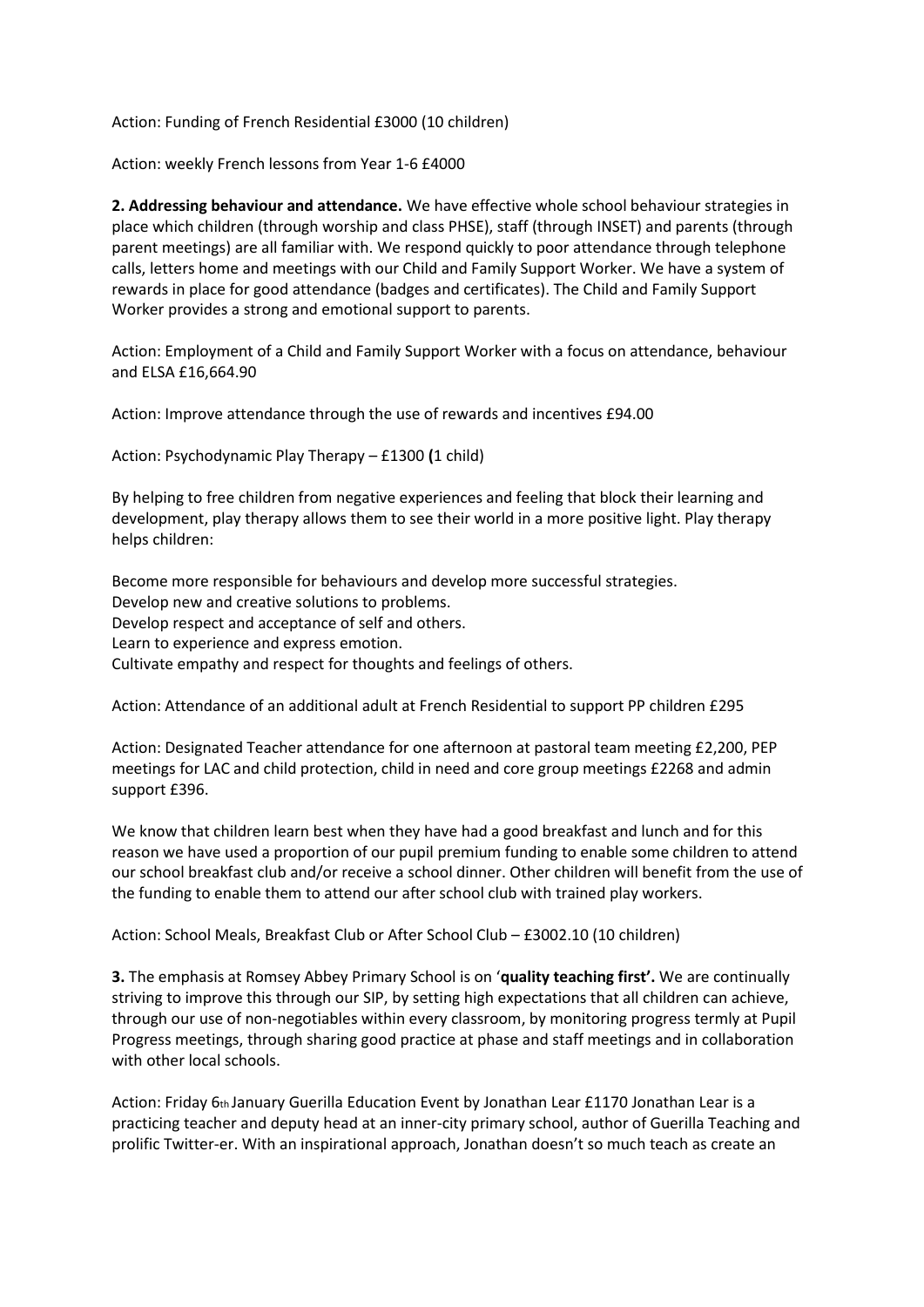atmosphere in his classroom that is magical, engaging and exciting and that makes the children desperate to get on and learn. He speaks passionately about developing curriculum that encourages both pupils and teachers to take risks and be curious, in a way that has his audience excited and motivated about helping children learn.

'Guerilla Teaching' is what Jonathan calls his award-winning combination of great creativity, a sound grasp of pedagogy and a willingness to take more than a few risks in the classroom. His presentation is sure to spark innovative approaches, curiosity and a bit of rebellious risk-taking – in the best possible ways.

Action: Music Lessons - £1650 (11 children peripatetic lessons) £9,100 (weekly music lessons for each class)

At Romsey Abbey School we believe that music should be accessible to all children. Our school is well known for its outstanding music provision; every pupil has weekly music lessons with a specialist music teacher. All pupils are encouraged to join our orchestra, the choir and take up an instrument at school. Each year we compete in Hampshire music festivals, any child can take part and we enjoy a great deal of success. Past pupils are regularly represented in county and national choirs and orchestras.

Action: Small group gardening and cookery £1500

**4.** We are committed to meeting individual learning needs by **identifying the barriers and challenges each pupil faces** and then by choosing the best strategies to help each pupil make the next step. This is evidenced at termly pupil progress meeting. Some children with specific learning needs have additional individual support whereas other children receive group support.

Action: Year 6 Closing the Gap – HLTA targeted intervention through small group work –1 afternoon a week for 10 weeks £780

Action: 1:1 support - £500 (2 children from Year 2)

Action: Speech Therapy - £400 (1 child)

**5. Staff are effectively deployed.** Teachers are used to work with the most vulnerable children and teaching assistants are trained to support pupils learning, particularly through phonics and big maths groupings.

**6. All teachers use data to identify pupils' learning needs,** progress is reviewed half termly and underperformance is quickly addressed (see assessment policy). The schools marking policy is effective and manageable allowing children to have clear feedback and know what their next steps are.

**7. All staff are held accountable for raising attainment** at termly pupil progress meetings. These are attended by members of the SLT and members of the governing body. Development needs for staff are identified and strategies quickly put in to place to address these.

Action: Termly pupil progress meeting attended by Governors HT and DH (supply costs 6 days £1080)

Action: Supported and additional transition for high ability PP children £150 (2 children to attend able workshops linked to local secondary schools